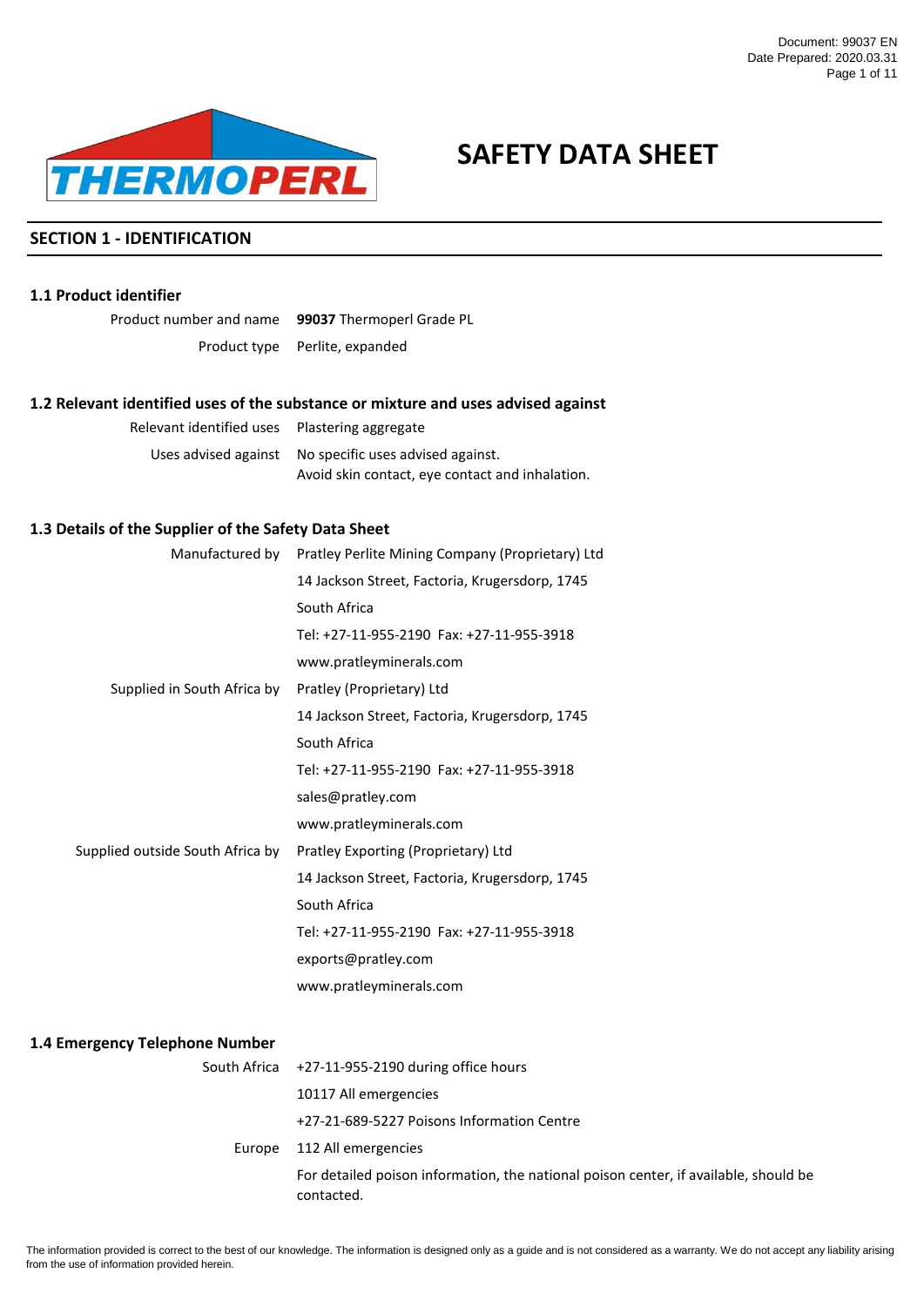Australia New Zealand 000 All emergencies 13 11 26 NSW Poison Information Centre 111 All emergencies 0800 764 766 National Poisons Centre (poisons@otago.ac.nz)

# **SECTION 2 – HAZARDS IDENTIFICATION**

# **2.1 Classification of the substance or mixture**

2.1.1 Classification

| Class<br><b>Hazard Code and Statement</b><br>Category   |  |  |  |  |  |
|---------------------------------------------------------|--|--|--|--|--|
| NOT CLASSIFIED AS HAZARDOUS                             |  |  |  |  |  |
| <b>HSNO Classification: NOT CLASSIFIED AS HAZARDOUS</b> |  |  |  |  |  |

2.1.2 Additional information

### **2.2 Label Elements**

| <b>Hazard Pictograms</b>        | Not applicable |
|---------------------------------|----------------|
| Signal Word                     | Not applicable |
| <b>Hazard Statements</b>        | Not applicable |
| <b>Precautionary Statements</b> | Not applicable |
| Supplemental Hazard information | Not applicable |

### **2.3 Other Hazards**

Temporary mechanical abrasion of skin, eyes and respiratory tract may occur upon exposure. Abrasion effects should subside after cessation of exposure.

Airborne respirable dust may be generated during handling and use. Dust may contain crystalline silica at <0.1%. Prolonged and or massive inhalation of repirable silica may cause lung fibrosis, commonly referred to as silicosis.

# **SECTION 3 – Composition / Information on Ingredients**

#### **3.1 Substances**

| % [weight] | CAS No.    | EC No.<br>(Index No.) | <b>Name</b>                                       | <b>Classification</b> | H Code(s)      |
|------------|------------|-----------------------|---------------------------------------------------|-----------------------|----------------|
| 100        | 93763-70-3 | 618-970-4             | amorphous alumina silicate<br>(perlite, expanded) | NOT CLASSIFIED        | not applicable |

For full text of H-Statements: see SECTION 16

# **SECTION 4 – First Aid Measures**

#### **4.1 Description of First Aid Measures**

Skin Take off contaminated clothing. Rinse with water. Use moisturizing lotions if dryness occurs.

Eye Immediately rinse with water for at least 10 minutes. Remove contact lenses if present and easy to do.

Inhalation Remove from dusty area. Drink water to clear throat. Blow nose to evacuate dust.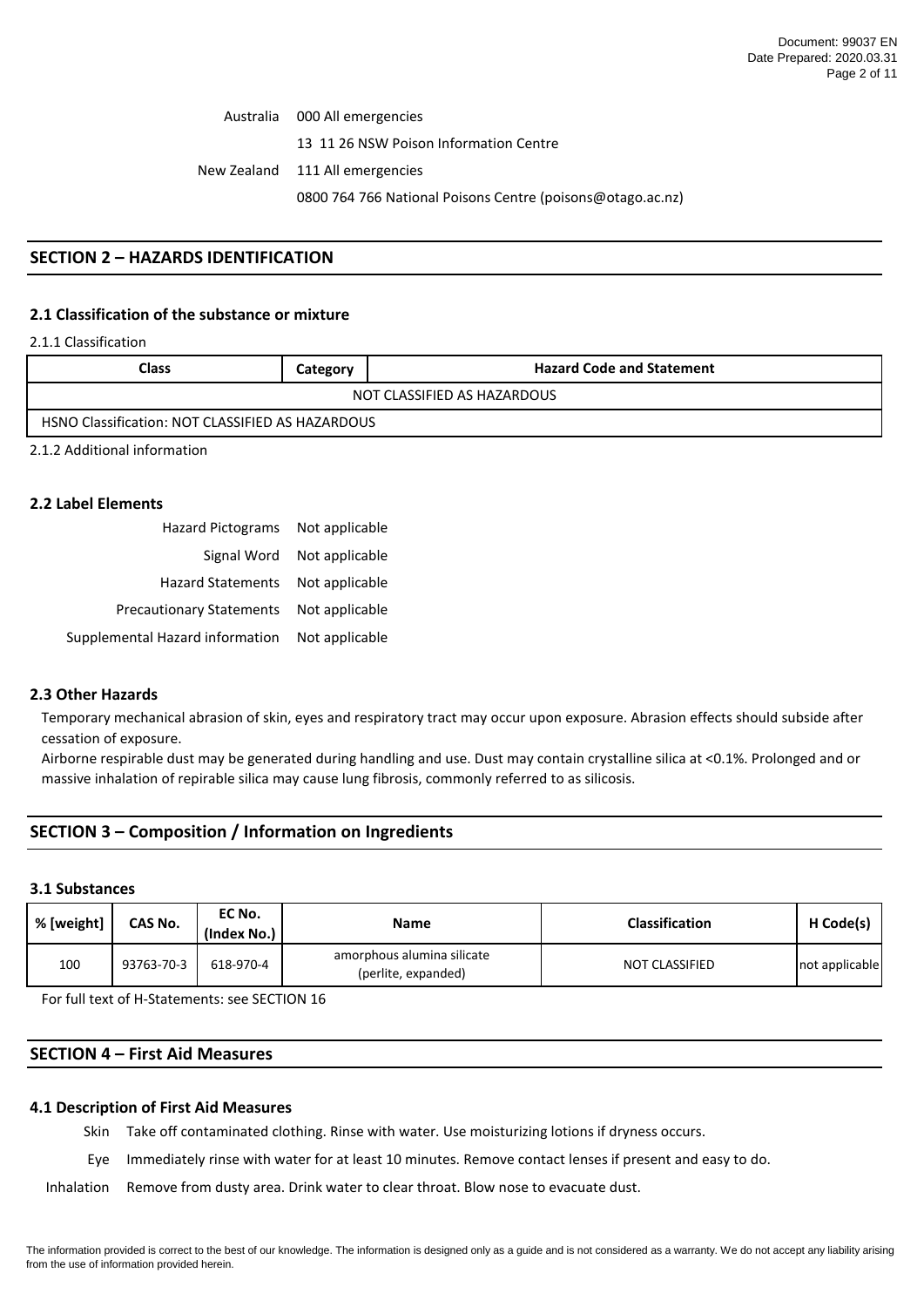Ingestion Drink at least two glasses of water. Consult a physician if you feel unwell.

Notes to physician No data avaiable.

### **4.2 Most important symptoms and effects, both acute and delayed**

- Skin May cause skin irritation.
- Eyes May cause irritation.

Inhalation May cause irritation.

Ingestion None known.

See SECTION 11 for more detailed information on health effects and symptoms.

### **SECTION 5 – Fire Fighting Measures**

### **5.1 Extinguising media**

Suitable Use measures appropriate to local circumstances and the surrounding environment. Not suitable None known

# **5.2 Special hazards arising from the subtance or mixture**

| Hazards from the substance or mixture No known significant hazards. |                                         |
|---------------------------------------------------------------------|-----------------------------------------|
| Hazardous thermal decomposition products                            | No known hazardous combustion products. |

# **5.3 Advice for fire-fighters**

| Special precautions for fire-fighters          | Promptly isolate the scene by removing all persons from the vicinity of the<br>incident if there is a fire. No action shall be taken involving any personal risk or<br>without suitable training. |
|------------------------------------------------|---------------------------------------------------------------------------------------------------------------------------------------------------------------------------------------------------|
| Special protective equipment for fire-fighters | Fire-fighters should wear appropriate protective equipment and self-contained<br>breathing apparatus (SCBA) with a full face-piece operated in positive pressure<br>mode.                         |

# **SECTION 6 – Accidental Release Measures**

#### **6.1 Personal precuations, protective equipment and emergency procedures**

No action shall be taken involving any personal risk or without suitable training. Evacuate surrounding areas. Keep unnecessary and unprotected personnel from entering. Do not walk through spilled material. Avoid breathing vapour or mist. Provide adequate ventilation.

#### 6.1.1 For non-emergency personnel

| Protective equipment required | Skin.    | General purpose non-permeable gloves and overalls.   |
|-------------------------------|----------|------------------------------------------------------|
|                               |          | Face / Eyes Safety goggles.                          |
|                               | Clothing | No special requirements. Wash clothing thoroughly if |
|                               |          | contaminated.                                        |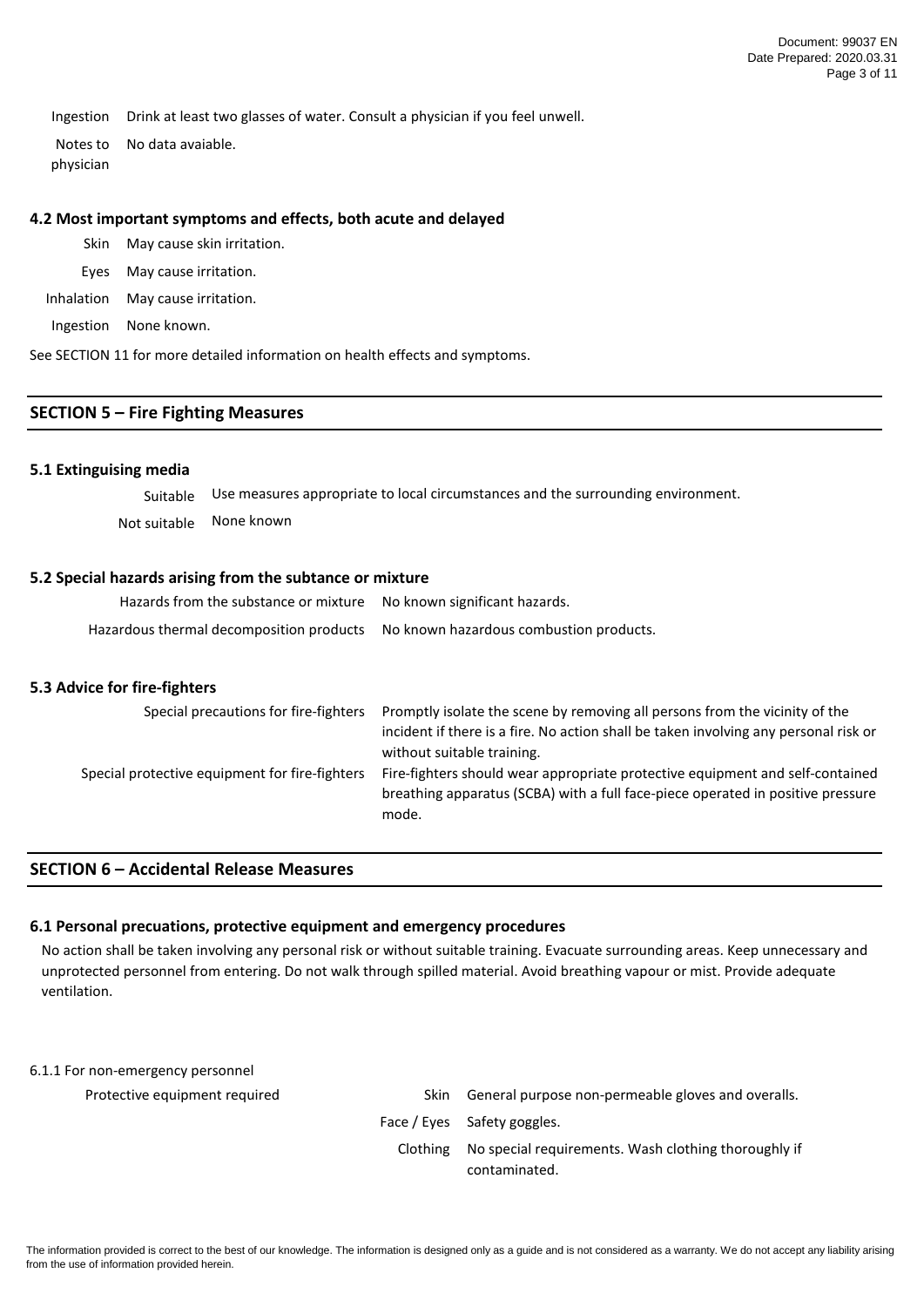|                               | Ventilation             | Avoid dust formation. If ventilation is poor use a self-contained<br>breathing apparatus. |
|-------------------------------|-------------------------|-------------------------------------------------------------------------------------------|
| Emergency procedure           | Collect and dispose of. |                                                                                           |
| 6.1.2 For emergency personnel |                         |                                                                                           |
| Protective equipment required | Skin.                   | General purpose non-permeable gloves and overalls.                                        |
|                               | Face / Eyes             | Safety goggles.                                                                           |
|                               | Clothing                | No special requirements. Wash clothing thoroughly if<br>contaminated.                     |
|                               | Ventilation             | Avoid dust formation. If ventilation is poor use a self-contained<br>breathing apparatus. |
| Emergency procedure           | Collect and dispose of. |                                                                                           |

### **6.2 Environmental precautions**

No significant environmental impact.

# **6.3 Methods and material for containment and cleaning up**

#### 6.3.1 Containment procedure

No special containment procedure should be needed.

#### 6.3.2 Clean-up procedure

Sweep up. Avoid generation of dust.

#### 6.3.3 Additional Information

See SECTION 13 for disposal considerations.

# **6.4 Reference to other sections**

See SECTION 13 for disposal considerations.

### **SECTION 7 – Handling and storage**

### **7.1 Precautions for safe handling**

7.1.1 Recommendations for safe handling and storage

Do not eat, drink or smoke where this material is stored. Avoid release to the environment. Keep in the original container and keep tightly closed when not in use.

7.1.2 Advice on general occupational hygiene

Put on appropriate personal protective equipment (see SECTION 8). Do not eat, drink or smoke when working with this material. Wash hands and face before eating, drinking or smoking. Do not get in eyes. Avoid skin contact. Do not ingest. Avoid breathing dust.

### **7.2 Conditions for safe storage, including any incompatibilities**

Store in accordance with local regulations. Store in the original container protected from sources of ignition or direct sunlight in a dry, cool (10-40°C) and well-ventilated area, away from incompatible materials, food and drink. Keep container tightly closed and sealed until ready to use. Do not store in unlabeled containers. Use appropriate containment to avoid environmental contamination.

Incompatible materials: None known.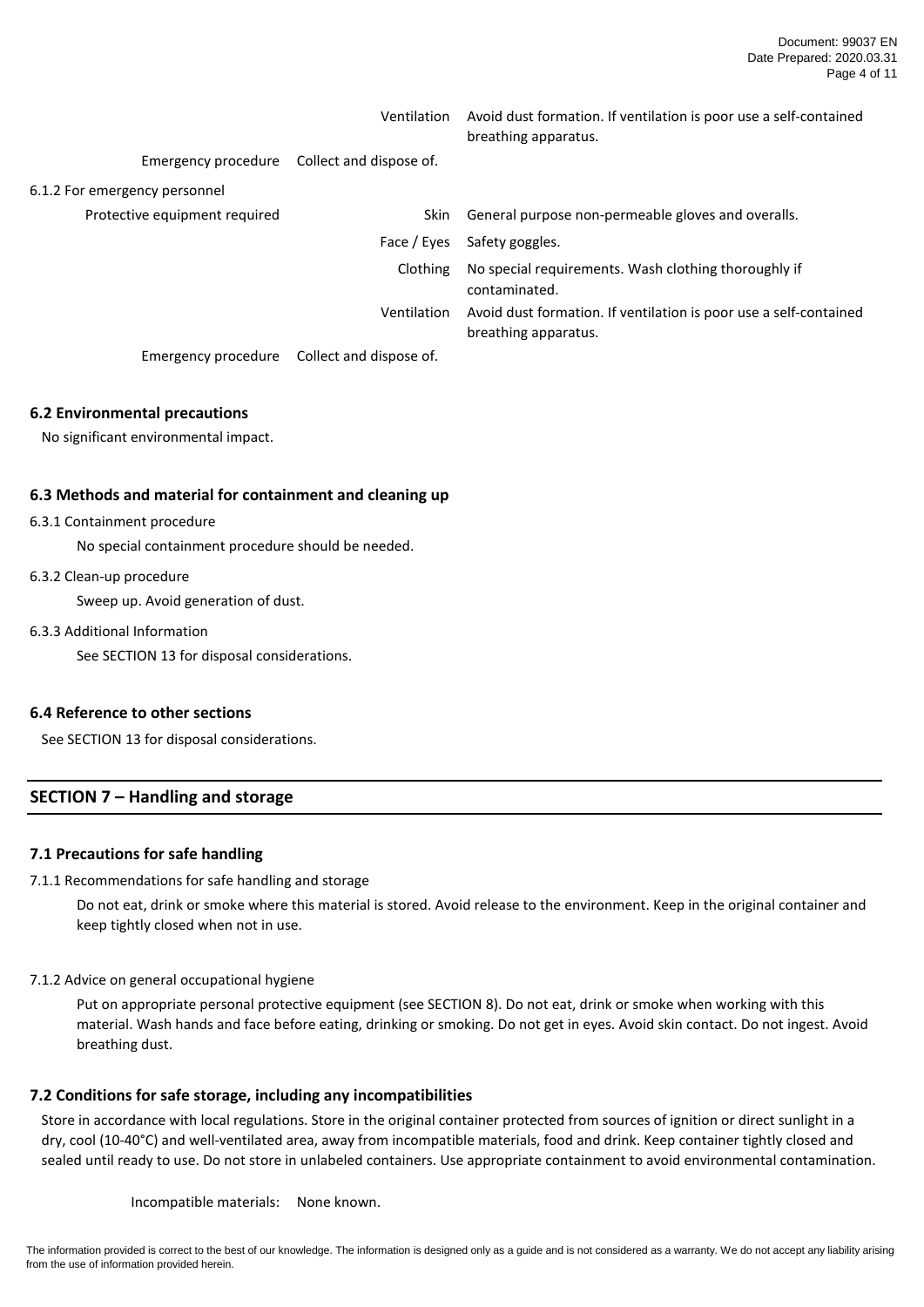# **7.3 Specific end use(s)**

Not applicable.

# **SECTION 8 – Exposure Control / Personal Protection**

#### **8.1 Control parameters**

The DNEL (Derived No-Effect Level) for humans by inhalation, ingestion and dermal routes of exposure and the PNEC (Predicted No-Effect Concentration) for environmental exposure given below are not intended to be directly used for setting workplace or general population exposure limits. Due to differences in calculation methodology the DNEL will tend to be lower (sometimes significantly) than any corresponding health based-OEL for that chemical substance. Further, although DNELs (and PNEC's) are an indication of setting risk measures, it should be recognized that these limits do not have the same regulatory application as officially endorsed government OELs.

| Ingredient                                                              | Route of exposure |            | <b>Exposure Limit</b>                  |                  |  |  |
|-------------------------------------------------------------------------|-------------------|------------|----------------------------------------|------------------|--|--|
| (CAS No,)                                                               |                   |            | <b>Workers</b>                         | <b>Consumers</b> |  |  |
|                                                                         | Oral              |            |                                        |                  |  |  |
| amorphous alumina silicate<br>(perlite, expanded)<br>$(93763 - 70 - 3)$ | Dermal            |            |                                        |                  |  |  |
|                                                                         | Inhalation        | Total      | OSHA, PEL - TWA: 15mg/m <sup>3</sup>   |                  |  |  |
|                                                                         |                   | Inhalable  | ACGIH, TLV - TWA: 10mg/m <sup>3</sup>  |                  |  |  |
|                                                                         |                   |            | COSHH, WEL - TWA: 6mg/m <sup>3</sup>   |                  |  |  |
|                                                                         |                   | Respirable | OSHA, PEL - TWA: 5mg/m <sup>3</sup>    |                  |  |  |
|                                                                         |                   |            | ACGIH, TLV - TWA: 3mg/m <sup>3</sup>   |                  |  |  |
|                                                                         |                   |            | COSHH, WEL - TWA: 2.4mg/m <sup>3</sup> |                  |  |  |

Where no value is given, the information is not available or no limit has been set.

# **PNECs**

|                                                             | Fresh water | Freshwater<br>sediments | Marine water | Marine water<br>sediments | Food chain | Sewage<br>treatment | Soil<br>(agricultural) | Air | Intermittent<br>releases |
|-------------------------------------------------------------|-------------|-------------------------|--------------|---------------------------|------------|---------------------|------------------------|-----|--------------------------|
| amorphous alumina silicate (perlite, expanded) (93763-70-3) |             |                         |              |                           |            |                     |                        |     |                          |
|                                                             |             |                         |              |                           |            |                     |                        |     |                          |

Where no value is given, the information is not available or no limit has been set.

#### **8.2 Exposure controls**

8.2.1 Appropriate engineering controls

Use closed apparatus if possible. Use local exhaust ventilation if release of the material cannot be prevented.

Ensure adequate ventilation, do not breathe dusts; consider emission limits (see Section 8.1).

#### 8.2.2 Personal Protection

Skin General purpose non-permeable gloves and overalls.

Face / Eye Safety glasses suitable for dusts. Avoid eye contact. Do not touch or rub eyes after contact with product. Wash hands thoroughly with soap and water first.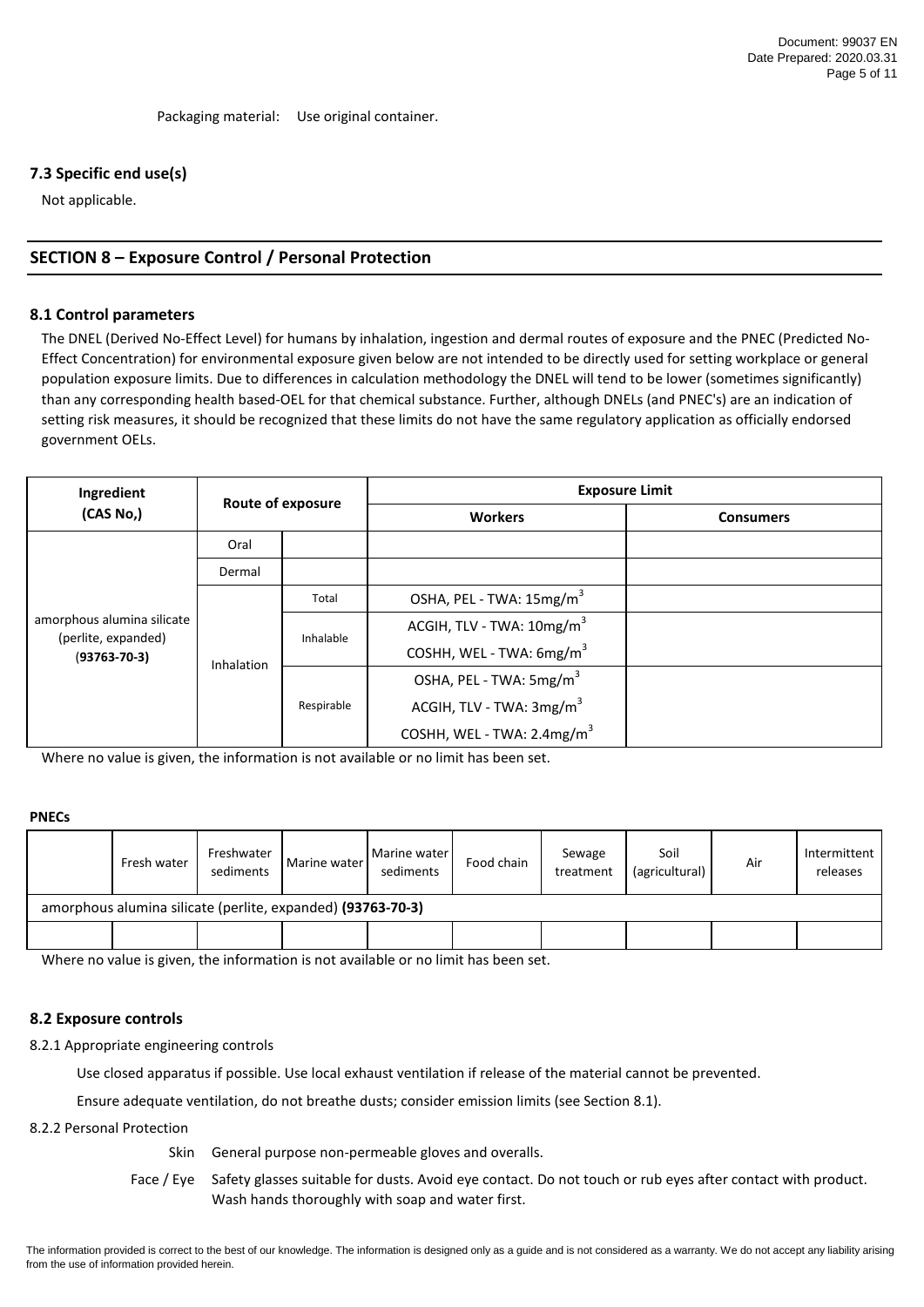- Inhalation Use outdoors or in a well ventilated area. For dust concentrations above the exposure limits, use a P2 type dust mask or respirator.
- Ingestion Do not eat, drink or smoke while working with this product. Wash hands thoroughly with soap and water after using this product. Keep away from children.
- Thermal None required when used as instructed.
	- Other Always wash hands with soap and water after use.

#### 8.2.3 Environmental Protection

No significant environmental impact.

# **SECTION 9 – Physical and Chemical Properties**

# **9.1 Information on basic physical and chemical properties**

| Appearance                                | White to off-white powder  |
|-------------------------------------------|----------------------------|
| Odour                                     | Odourless                  |
| Odour threshold                           | Not applicable             |
| рH                                        | 6 - 8 (10% solution)       |
| Melting point / Freezing point (°C)       | >1030                      |
| Boiling point, initial and range (°C)     | Not applicable             |
| Flash point (°C)                          | Not applicable             |
| <b>Evaporation rate</b>                   | Not applicable             |
| Flammability                              | Not flammable.             |
| Flammability / Explosive limits           | Not explosive.             |
| Vapour pressure                           | Not applicable             |
| Vapour density                            | Not applicable             |
| Density, bulk loose (at 23°C)             | 90 - 120 kg/m <sup>3</sup> |
| Solubility                                | Practically insoluble      |
| Partition co-efficient : n-otonal / water | No data available.         |
| Auto-ignition temperature (°C)            | No data available.         |
| Decomposition temperature (°C)            | No data available.         |
| Viscosity (at 23°C)                       | Not applicable             |
| <b>Explosive properties</b>               | Not explosive.             |
| Oxidizing properties                      | Not oxidizing.             |

## **9.2 Other information**

Not applicable

# **SECTION 10 – Stability and Reactivity**

### **10.1 Reactivity**

Not reactive.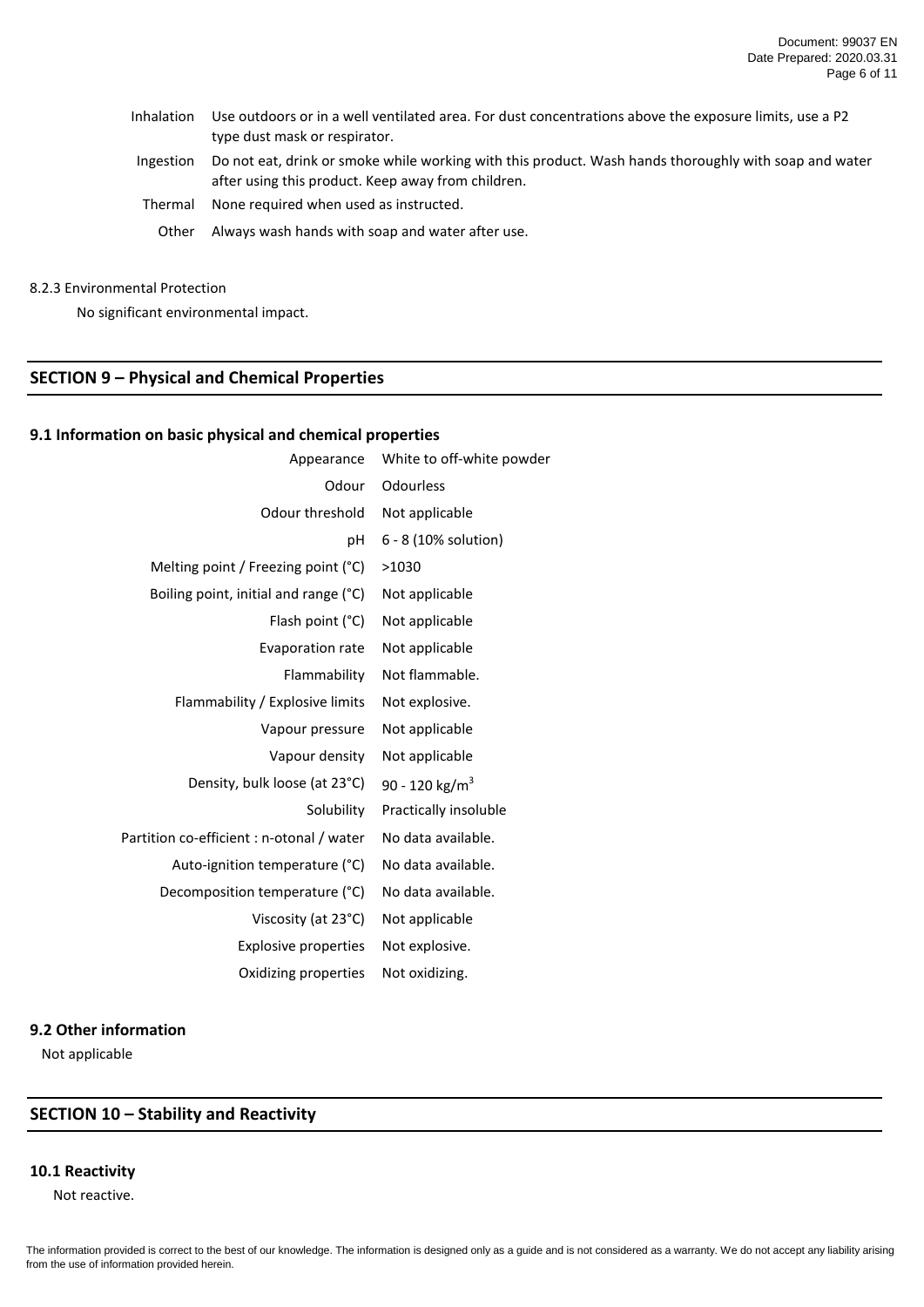# **10.2 Chemical stability**

Stable under recommended storage conditions.

# **10.3 Possibility of hazardous reactions**

Hazardous reactions may occur under certain conditions of storage or use.

### **10.4 Conditions to avoid**

No data available.

# **10.5 Incompatible materials**

None known.

# **10.6 Hazardous decomposition products**

None known.

# **SECTION 11 – Toxicological Information**

# **11.1 Information on toxicological effects**

| Ingredient<br>(CAS No.)                                                    | <b>Toxicological effect</b>      | <b>Conditions</b> | <b>Findings</b> |
|----------------------------------------------------------------------------|----------------------------------|-------------------|-----------------|
| amorphous alumina<br>silicate<br>(perlite, expanded)<br>$(93763 - 70 - 3)$ | Acute Toxicity - oral            |                   | Not classified  |
|                                                                            | Acute Toxicity - dermal          |                   | Not classified  |
|                                                                            | Acute Toxicity - inhalation      |                   | Not classified  |
|                                                                            | Skin Corrosion/Irritaion         |                   | Not classified  |
|                                                                            | Serious Eye<br>Damage/Irritation |                   | Mild irritant   |
|                                                                            | Skin Sensitizer                  |                   | Not classified  |
|                                                                            | <b>Respiratory Sensitizer</b>    |                   | Mild irritant   |
|                                                                            | Germ Cell Mutagenicity           |                   | Not classified  |
|                                                                            | Carcinogenicity                  |                   | Not classified  |
|                                                                            | <b>Reproductive Toxicity</b>     |                   | Not classified  |
|                                                                            | STOT - Single Exposure           |                   | Not classified  |
|                                                                            | STOT - Repeated<br>Exposure      |                   | Not classified  |
|                                                                            | <b>Aspiration Hazard</b>         |                   | Not classified  |

# **SECTION 12 – Ecological Information**

### **12.1 Toxicity**

Acute Toxicity No data available.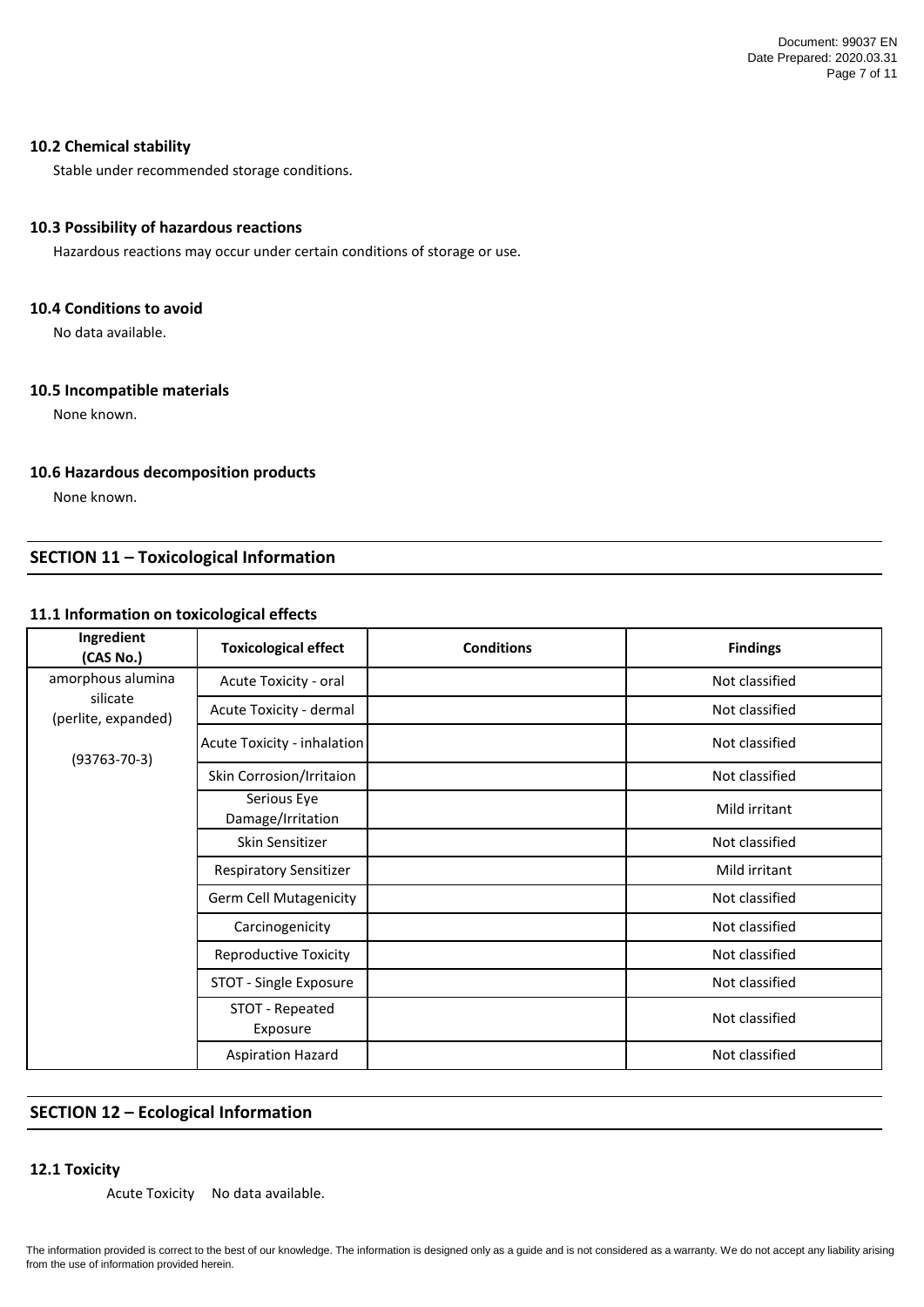Chronic Toxicity No data available.

# **12.2 Persistance and degradability**

No data available.

# **12.3 Bioaccumulative potential**

No data available.

# **12.4 Mobility in soil**

No data available.

# **12.5 Results of PBT and vPvB assessment**

No data available.

# **12.6 Other adverse effects**

None known.

# **SECTION 13 – Disposal Considerations**

# **13.1 Waste treatment methods**

The generation of waste should be avoided or minimized wherever possible. Empty containers or liners may reatain some product residues. This material and its container must be disposed of in a safe way.

Containment Avoid dust generation. Wear appropriate PPE (See Section 6). Sweep and scoop up into an appropiate container for disposal. Disposal Mix with soil. Where possible recycling is preferred to disposal or incineration. Dispose of in accordance with local regulations. EWC **15 02 \_\_** WASTE PACKAGING, ABSORBENTS, WIPING CLOTHS, FILTER MATERIALS AND PROTECTIVE CLOTHING NOT OTHERWISE SPECIFIED:

absorbents, filter materials, wiping cloths and protective clothing

**15 02 02** (if contaminated with hazardous material)

**15 02 03** (if not classed as 15 02 02)

# **SECTION 14 – Transport Information**

|            | 14.1 UN Number              | 14.2 UN Proper Shipping Name | 14.3 Transport Hazard<br><b>Class</b> | 14.4 Packing Group |
|------------|-----------------------------|------------------------------|---------------------------------------|--------------------|
| <b>ADR</b> | NOT CLASSIFIED AS HAZARDOUS |                              |                                       |                    |
| <b>RID</b> | NOT CLASSIFIED AS HAZARDOUS |                              |                                       |                    |
| <b>ADN</b> | NOT CLASSIFIED AS HAZARDOUS |                              |                                       |                    |
| IMO/IMDG   | NOT CLASSIFIED AS HAZARDOUS |                              |                                       |                    |
| ICAO/IATA  | NOT CLASSIFIED AS HAZARDOUS |                              |                                       |                    |

The information provided is correct to the best of our knowledge. The information is designed only as a guide and is not considered as a warranty. We do not accept any liability arising from the use of information provided herein.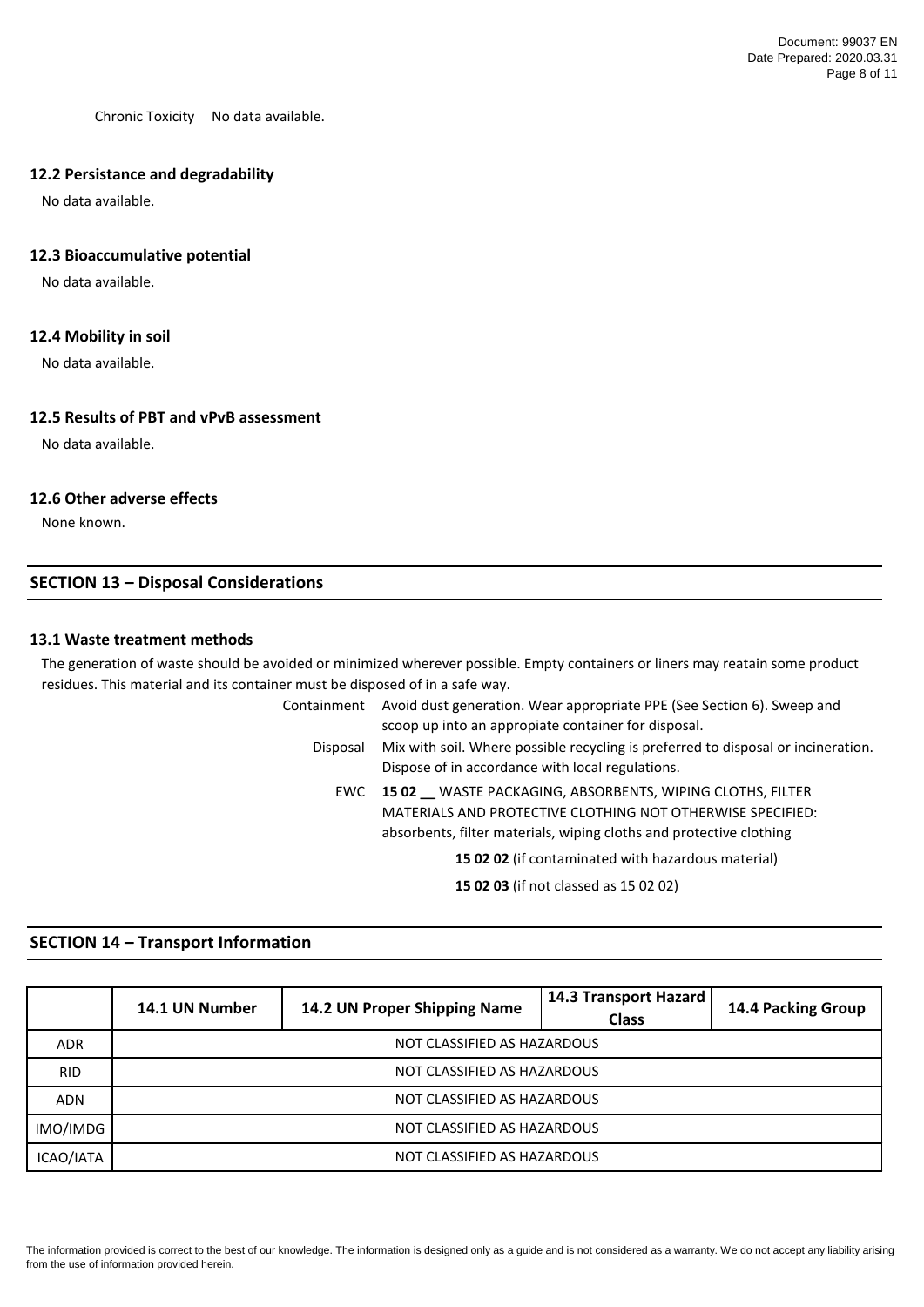Tariff Code 6806.20 Exfoliated vermiculite, expanded clays, foamed slag and similar expanded mineral materials (including intermixtures thereof)

#### **14.5 Environmental hazards**

No Environmentally hazardous and/or Marine Pollutant

#### **14.6 Special precautions for user**

Not applicable

### **14.7 Transport in bulk according to Annex II of MARPROL 73/78 and IBC Code**

Not applicable as never transported in bulk.

#### **SECTION 15 – Regulatory Information**

#### **15.1 Safety, health and environmental regulations/legislation specific for the substance or mixture**

| REACH EC1907/2006 Annex XIII, XIV, XVII                                                                                                                                                                                                        | The substance(s) in this product are not listed / not subject to<br>restrictions. |
|------------------------------------------------------------------------------------------------------------------------------------------------------------------------------------------------------------------------------------------------|-----------------------------------------------------------------------------------|
| International Agency for Research on Cancer (IARC)                                                                                                                                                                                             | The substance(s) in this product are not listed / not subject to<br>restrictions. |
| Australia Inventory (AICS)                                                                                                                                                                                                                     | The substance(s) in this product are listed.                                      |
| New Zealand Inventory (NZIoC)                                                                                                                                                                                                                  | The substance(s) in this product are listed.                                      |
| Canada Domestic Substances List (DSL) /<br>Non-Domestic Subsance List (NDSL)                                                                                                                                                                   | The substance(s) in this product are listed.                                      |
| United States Inventory (TSCA 8b)                                                                                                                                                                                                              | The substance(s) in this product are listed.                                      |
| California Proposition 65                                                                                                                                                                                                                      | The substance(s) in this product are not listed / not subject to<br>restrictions. |
| Consolidated List of Chemicals Subject to the Emergency Planning<br>and Community Right-to-Know Act (EPCRA), Comprehensive<br>Environmental Response, Compensation and Liability Act (CERCLA)<br>and Section 112(r) of the Clean Air Act (CAA) | The substance(s) in this product are not listed / not subject to<br>restrictions. |

## **15.2 Chemical Safety Assessment**

Not yet done.

# **SECTION 16 – Other Information**

Full text of abbreviated H statements

Alternative names used for consumer packaging

The information provided is correct to the best of our knowledge. The information is designed only as a guide and is not considered as a warranty. We do not accept any liability arising from the use of information provided herein.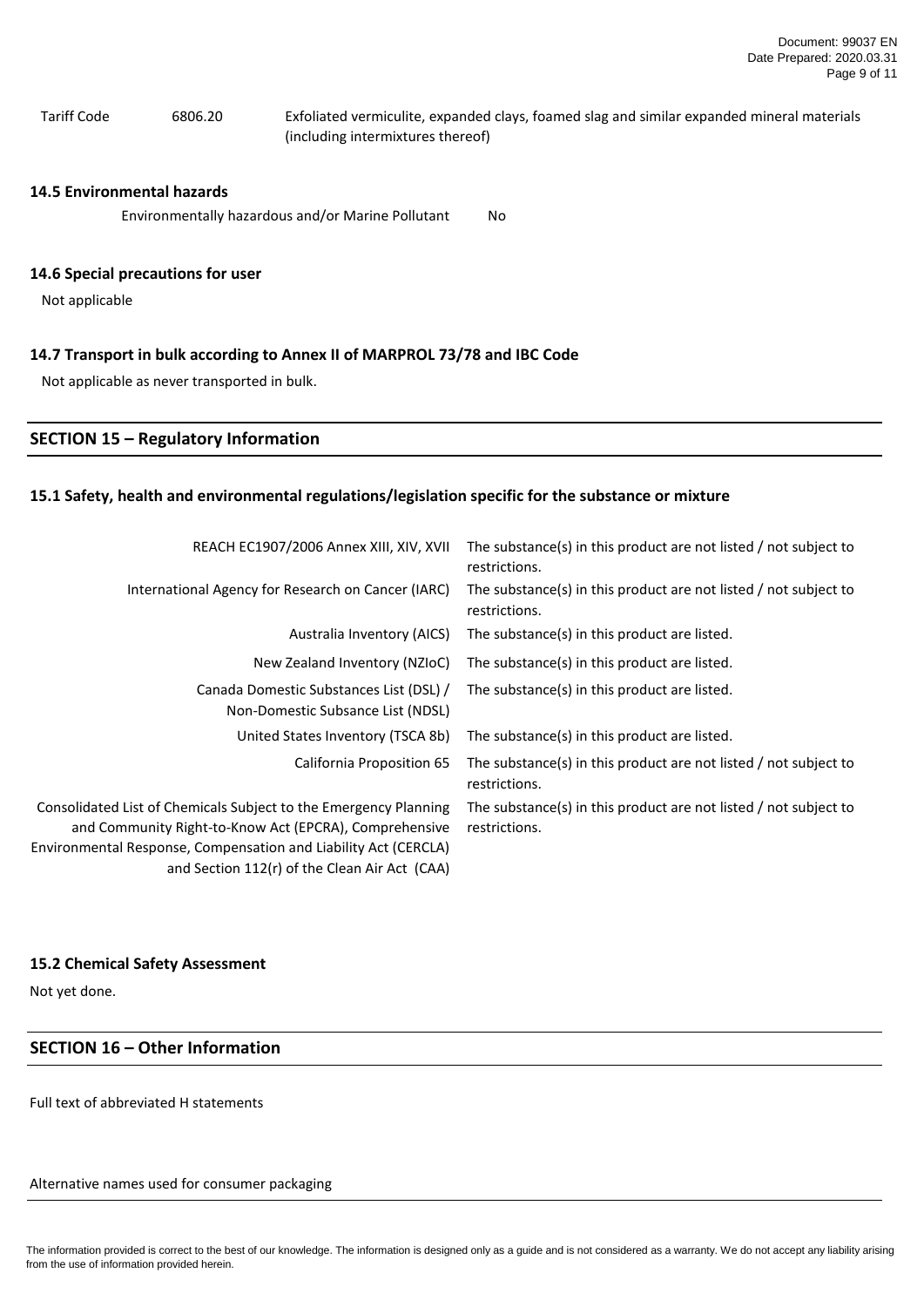| CAS No. | <b>Ingredient Name (IUPAC)</b> | Name used on Consumer Packaging |
|---------|--------------------------------|---------------------------------|
|         |                                |                                 |

## Changes from previous version

| Date changed | <b>Section</b> | <b>Changes</b>               |
|--------------|----------------|------------------------------|
| 2020.03.31   |                | Updated to GHS / CLP format. |

## Abbreviations used

| <b>ADN</b>     | European Agreement concerning the International Carriage of Dangerous Goods on Inland Waterways                                                                              |
|----------------|------------------------------------------------------------------------------------------------------------------------------------------------------------------------------|
| <b>ADR</b>     | European Agreement concerning the International Carriage of Dangerous Goods by Road                                                                                          |
| <b>ACGIH</b>   | American Conference of Geovermental Industrial Hygienists                                                                                                                    |
| CAS No.        | <b>Chemical Abstract Services Number</b>                                                                                                                                     |
| <b>COSHH</b>   | Control of Substances Hazardous to Health                                                                                                                                    |
| <b>DNEL</b>    | Derived no-effect level                                                                                                                                                      |
| EC No.         | <b>European Community Number</b>                                                                                                                                             |
| <b>ECHA</b>    | <b>European Chemicals Agency</b>                                                                                                                                             |
| <b>EWC</b>     | European Waste Code                                                                                                                                                          |
| <b>GLP</b>     | <b>Good Laboratory Practice</b>                                                                                                                                              |
| <b>HSNO</b>    | Hazardous Substances and New Organisms Act                                                                                                                                   |
| <b>IATA</b>    | International Air Transport Association                                                                                                                                      |
| <b>IBC</b>     | <b>International Bulk Container</b>                                                                                                                                          |
| <b>ICAO</b>    | <b>International Civil Aviation Authority</b>                                                                                                                                |
| <b>IMDG</b>    | <b>International Maritime Dangerous Goods</b>                                                                                                                                |
| <b>IMO</b>     | International Maritime Organization                                                                                                                                          |
| <b>LD50</b>    | Lethal dose to 50% of test population                                                                                                                                        |
| LT             | Long term                                                                                                                                                                    |
|                | mg/kg bw miligrams per kilogram of body weight                                                                                                                               |
|                | mg/kg dwt miligrams per kilogram dry weight                                                                                                                                  |
| <b>NOAEL</b>   | No observed adverse effect level                                                                                                                                             |
| <b>OECD</b>    | Organisation for Economic Co-operation and Development                                                                                                                       |
| <b>OEL</b>     | Occupational Exposure Limit                                                                                                                                                  |
| <b>OSHA</b>    | Occupational Safety and Health Administration                                                                                                                                |
| <b>PBT</b>     | Persistant, Bioaccumulative and Toxic                                                                                                                                        |
| <b>PNEC</b>    | Predicted no-effect concentration                                                                                                                                            |
| <b>RID</b>     | European Agreements Concerning the International Carriage of Dangerous Goods by Rail                                                                                         |
| <b>SCBA</b>    | Self contained breathing apparatus                                                                                                                                           |
| <b>ST</b>      | Short term                                                                                                                                                                   |
| <b>STOT-SE</b> | Specific target Organ Toxicity - Single Exposure                                                                                                                             |
| <b>TLV</b>     | Threshold limit value                                                                                                                                                        |
| <b>TWA</b>     | Time weighted average (the average exposure to a contaminant to which workers may be exposed without adverse<br>effects over a period such as an 8-hour day or 40-hour week) |